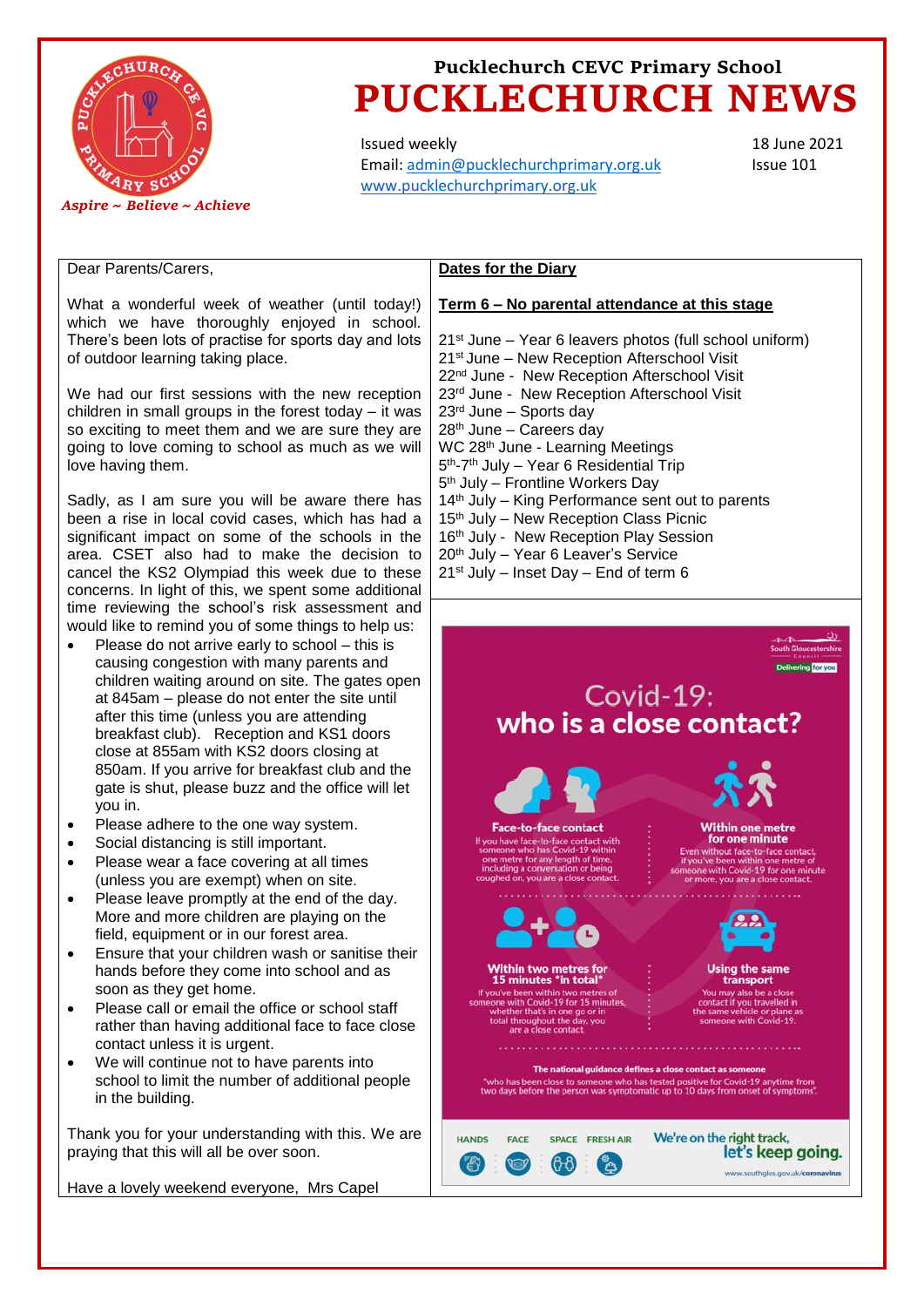

Issued weekly Email: [admin@pucklechurchprimary.org.uk](mailto:admin@pucklechurchprimary.org.uk) [www.pucklechurchprimary.org.uk](http://www.pucklechurchprimary.org.uk/)

18 June 2021 Issue 101

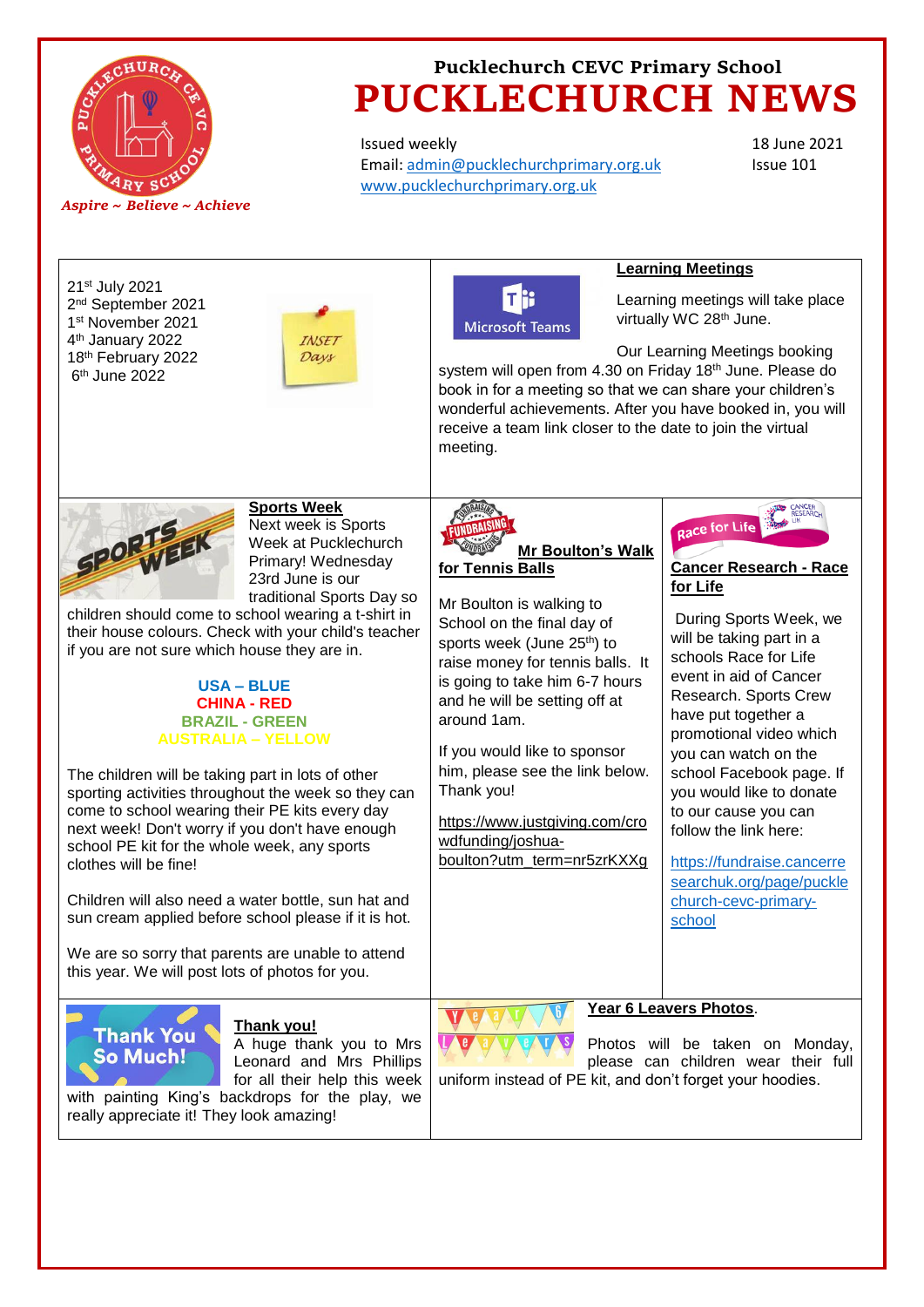

Issued weekly Email: [admin@pucklechurchprimary.org.uk](mailto:admin@pucklechurchprimary.org.uk) [www.pucklechurchprimary.org.uk](http://www.pucklechurchprimary.org.uk/)

18 June 2021 Issue 101

## **Reading**

This week's results are: Seacole CD – 53% Armstrong KS – 42% Armstrong RF – 68% Armstrong AM – 58% Newton  $\overline{JB} - 47\%$ Newton GJ – 70% King  $SB - 52\%$ King  $JC - 41%$ 



**TimesTables Rockstars!**

Well done to Miss Coleman's Top Rockers this week! These 3 students have accessed TT Rockstars the most out of everyone in the whole school this week:



1. Aidyn – King SB

- 2. Jasmine Armstrong AM
- 3. Harrison Armstrong KS

Well done to Year 4 for being this week's reading champions! Please do remember that reading is part of children's homework so should be taking place at home on a regular basis.

### **Writing at Pucklechurch**

The children have been working hard on their writing this term and getting their creative hats on! It is great to see so many writing skills which make it a great read!

#### Here is some writing from Year 2!

| 1.4001<br>1576<br>$-2348$                                                            |
|--------------------------------------------------------------------------------------|
| WALL: use me interested itils                                                        |
|                                                                                      |
| to subject hat                                                                       |
| why the day                                                                          |
| let out for a system<br>least on the West w                                          |
| mary agman would                                                                     |
| as some a face cars through the turest                                               |
| The old show the toking. Indone I keepsed                                            |
| lengther I say that the animal make                                                  |
| Meading homest come have golding gates.<br>I spring in one met I couldn't lives more |
| M 1/19 21. I CAMBO A AKI TO AM A SOME                                                |
| Nov. It may a speath taking ughts.                                                   |
| way again. The against vough of                                                      |
|                                                                                      |
| low us though so I had seperate but<br>Ahr had delder gott ugad Witch a              |
| blind and word what could be so the                                                  |
| organ who a reactive heart has done                                                  |
| A contisting Maria of fromaks golden                                                 |
| a way tryinoud in the week air in                                                    |
| Are could lot a Natal baby clock All                                                 |
| of the assure had wait and vegat.                                                    |
| They are the their seed in the course                                                |
| contri sty, two institute are of them a<br>has your for see veryor me along you join |
|                                                                                      |
| $182 + 004 + 004$                                                                    |

Year 5 really enjoyed producing some creative fantasy narratives based on an intriguing image this week. All of their fantastic writing blew me away, particularly this piece, based on a world of talking cats! Wonderful effort to show off our writing skills this week.